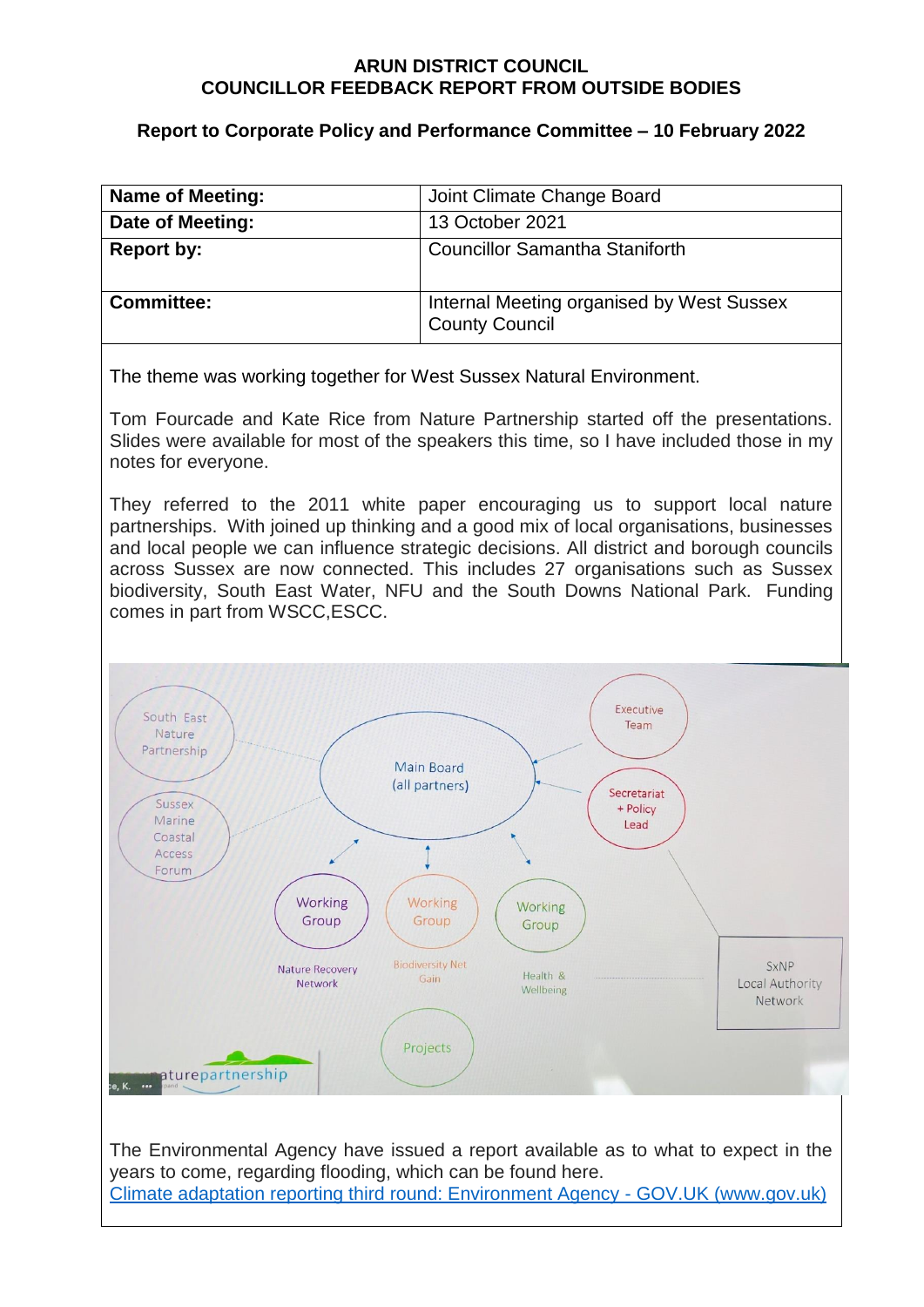### **ARUN DISTRICT COUNCIL COUNCILLOR FEEDBACK REPORT FROM OUTSIDE BODIES**

# **Report to Corporate Policy and Performance Committee – 10 February 2022**

It is important that all local authorities are working together for Environmental Bill readiness. It is a huge subject with big tasks to be delivered. This will be aided by making a partnership for the whole of Sussex.

# **Sussex Wildlife Trust**

38,000 members lead a voice for Nature through 46 wildlife centre trusts over the UK. The main issue we see now is the thought that in Sussex there is not a problem! It is thought of as being elsewhere. We have had a loss of 85% of hedgerows in the last 20 years. 120,000 new houses are planned and as our woodlands are not managed, we are losing them as all this develops.

We need to look at re-visioning Environmental community based green spaces, funding for these lasts until March 2022.

They plan to work with communities, WSCC and SNP. This will also all contribute to the Environmental Bill. They have 7 things they would like from us:

Robust and meaningful priorities: Not just local plans but transport and climate strategies.

Strategic Ambition: linking into the work of the LNP.

Resourced: In house skills to scrutinise submissions from developers.

Prioritising: Nature and climate decisions. Long term priorities that underline the fact this needs to happen now, not a maybe nice to have.

Set and Share vision: Horsham have been very brave and published a Nature Recovery Network.

Keep Up: things are moving at a fast pace, and we cannot afford to fall behind on these important targets. We expect carbon gains and losses for each Council to be accounted for.

Evidence: We expect local authorities to have access to use evidence in decision making and to let the public know about this.

While Sussex Wildlife Trust realise these things are challenging, they will help, and support where they can.

Sussex has vast opportunities for climate action. Things such as Sussex IFCA banning bottom trawling. Working with communities and visitors to show we can work with nature.

### Sussex Bay Vision

A large scale blue habitat tackling climate and biodiversity crisis.

A Nature Recovery Network for this part of the world.

Revitalising sustainable fishing.

A place where visitors and communities can co-exist.

Powered by models of sustainable investment by using natural capital approaches.